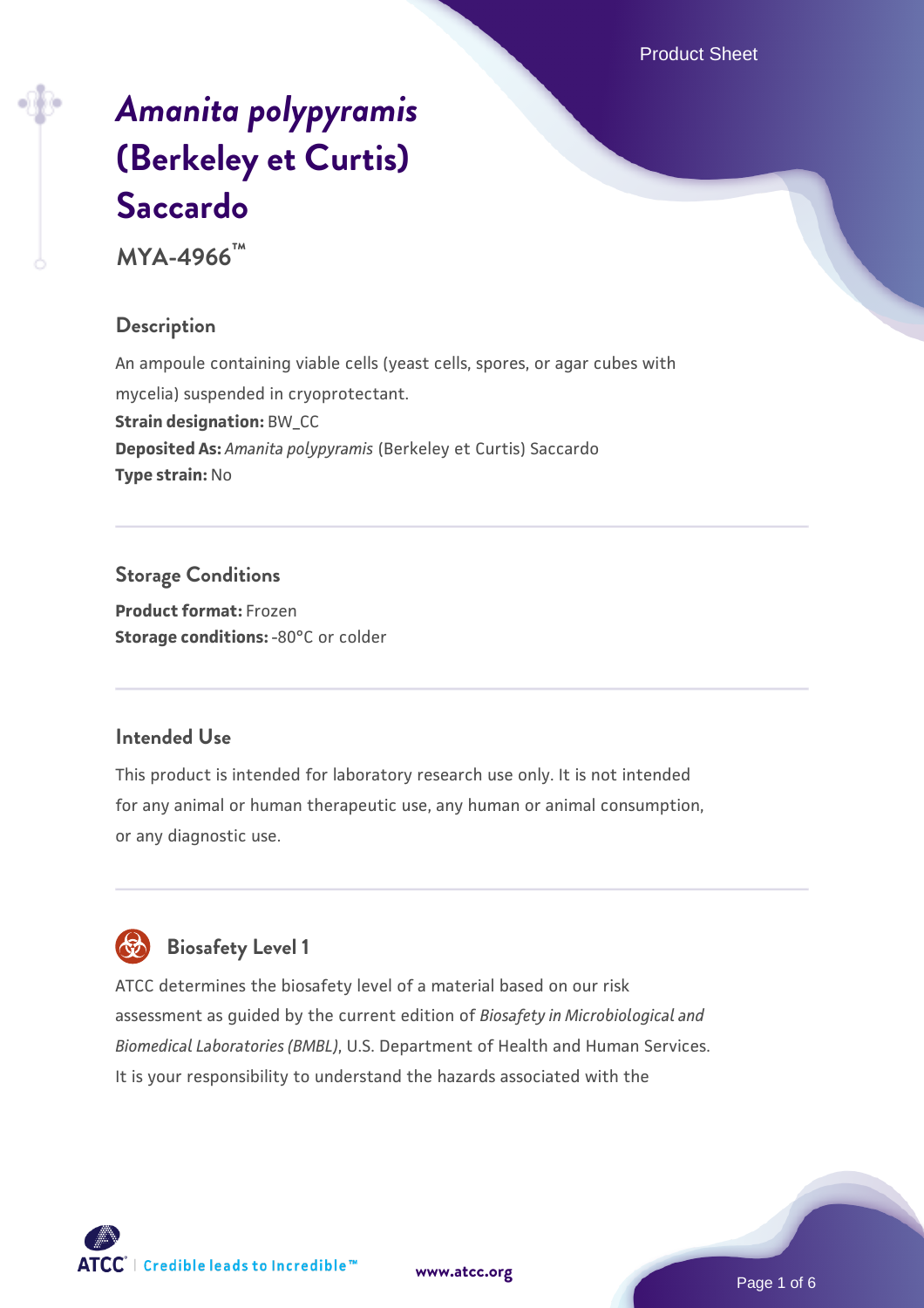material per your organization's policies and procedures as well as any other applicable regulations as enforced by your local or national agencies.

ATCC highly recommends that appropriate personal protective equipment is always used when handling vials. For cultures that require storage in liquid nitrogen, it is important to note that some vials may leak when submersed in liquid nitrogen and will slowly fill with liquid nitrogen. Upon thawing, the conversion of the liquid nitrogen back to its gas phase may result in the vial exploding or blowing off its cap with dangerous force creating flying debris. Unless necessary, ATCC recommends that these cultures be stored in the vapor phase of liquid nitrogen rather than submersed in liquid nitrogen.

# **Certificate of Analysis**

For batch-specific test results, refer to the applicable certificate of analysis that can be found at www.atcc.org.

# **Growth Conditions**

**Medium:**  [ATCC Medium 336: Potato dextrose agar \(PDA\)](https://www.atcc.org/-/media/product-assets/documents/microbial-media-formulations/3/3/6/atcc-medium-336.pdf?rev=d9160ad44d934cd8b65175461abbf3b9) [ATCC Medium 2798: MMNC Medium](https://www.atcc.org/-/media/product-assets/documents/microbial-media-formulations/atcc-medium-2798.pdf?rev=b502e79ee8eb4df5ab16354a60eb9f62) **Temperature:** 24-26°C **Atmosphere:** Aerobic

# **Handling Procedures**

**Frozen ampoules** packed in dry ice should either be thawed immediately or

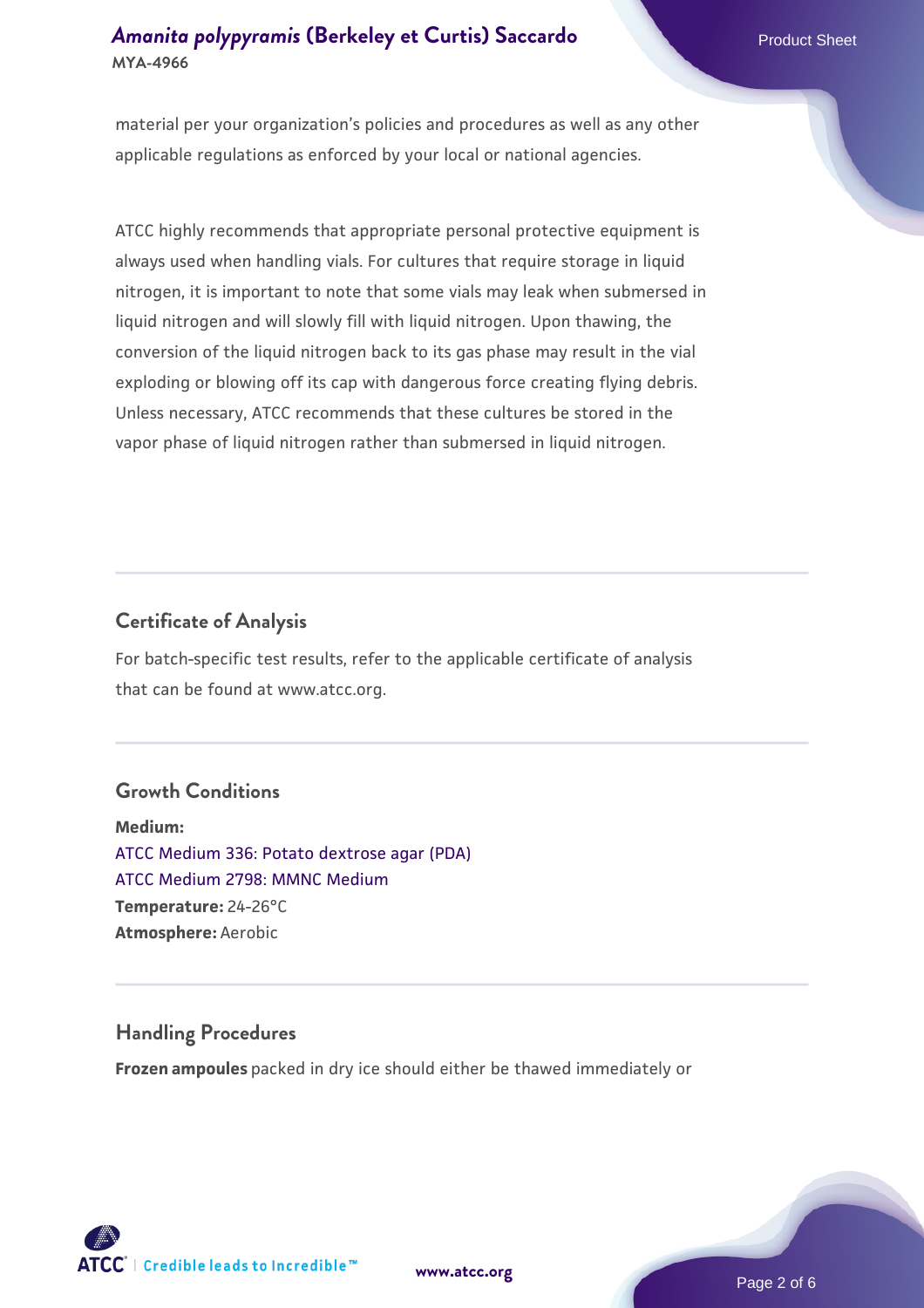stored in liquid nitrogen. If liquid nitrogen storage facilities are not available, frozen ampoules may be stored at or below -70°C for approximately one week. **Do not under any circumstance store frozen ampoules at refrigerator freezer temperatures (generally -20°C).** Storage of frozen material at this temperature will result in the death of the culture.

- 1. To thaw a frozen ampoule, place in a **37°C** water bath, until just thawed (**approximately 5 minutes**). Immerse the ampoule just sufficient to cover the frozen material. Do not agitate the ampoule.
- 2. Immediately after thawing, wipe down ampoule with 70% ethanol and aseptically transfer at least 50 µL (or 2-3 agar cubes) of the content onto a plate or broth with medium recommended.
- 3. Incubate the inoculum/strain at the temperature and conditions recommended. Inspect for growth of the inoculum/strain regularly. The sign of viability is noticeable typically after 6-10 days of incubation. However, the time necessary for significant growth will vary from strain to strain.

**Morphology:** On PDA medium at 25°C after 6 days, colonies white, floccose, pale yellow at center. Hyphae monomitic, guttulata, no clamps.

#### **Notes**

PDA (ATCC medium 336) may be better than other recommended media for recovering the fungus from frozen; thawing at the recommended temperature is important for higher recoverability from frozen form. Additional information on this culture is available on the ATCC<sup>®</sup> web site at www.atcc.org.

# **Material Citation**

If use of this material results in a scientific publication, please cite the material in the following manner: *Amanita polypyramis* (Berkeley et Curtis) Saccardo (ATCC MYA-4966)



**[www.atcc.org](http://www.atcc.org)**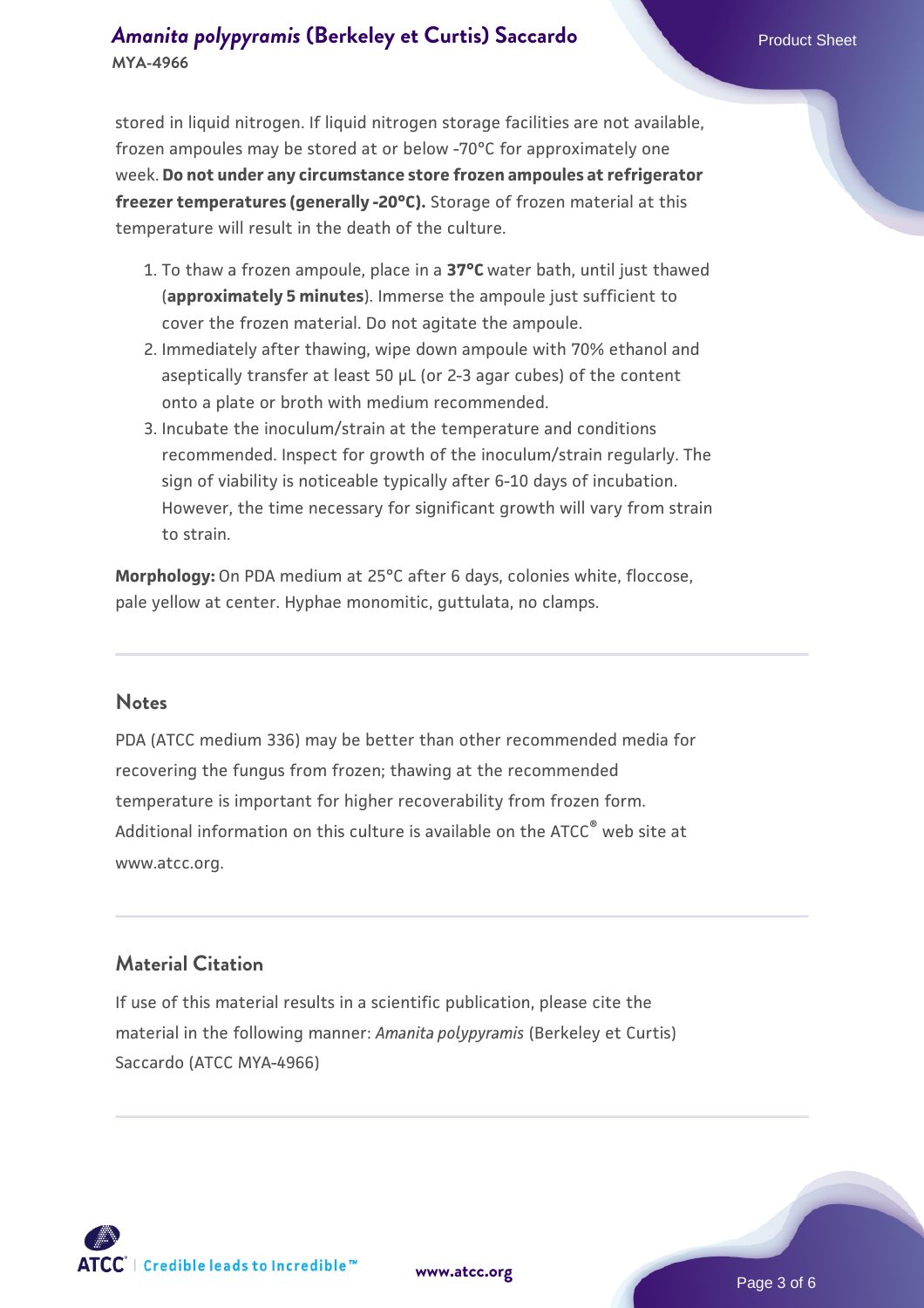#### **References**

References and other information relating to this material are available at www.atcc.org.

#### **Warranty**

The product is provided 'AS IS' and the viability of ATCC® products is warranted for 30 days from the date of shipment, provided that the customer has stored and handled the product according to the information included on the product information sheet, website, and Certificate of Analysis. For living cultures, ATCC lists the media formulation and reagents that have been found to be effective for the product. While other unspecified media and reagents may also produce satisfactory results, a change in the ATCC and/or depositor-recommended protocols may affect the recovery, growth, and/or function of the product. If an alternative medium formulation or reagent is used, the ATCC warranty for viability is no longer valid. Except as expressly set forth herein, no other warranties of any kind are provided, express or implied, including, but not limited to, any implied warranties of merchantability, fitness for a particular purpose, manufacture according to cGMP standards, typicality, safety, accuracy, and/or noninfringement.

#### **Disclaimers**

This product is intended for laboratory research use only. It is not intended for any animal or human therapeutic use, any human or animal consumption, or any diagnostic use. Any proposed commercial use is prohibited without a license from ATCC.

While ATCC uses reasonable efforts to include accurate and up-to-date information on this product sheet, ATCC makes no warranties or representations as to its accuracy. Citations from scientific literature and

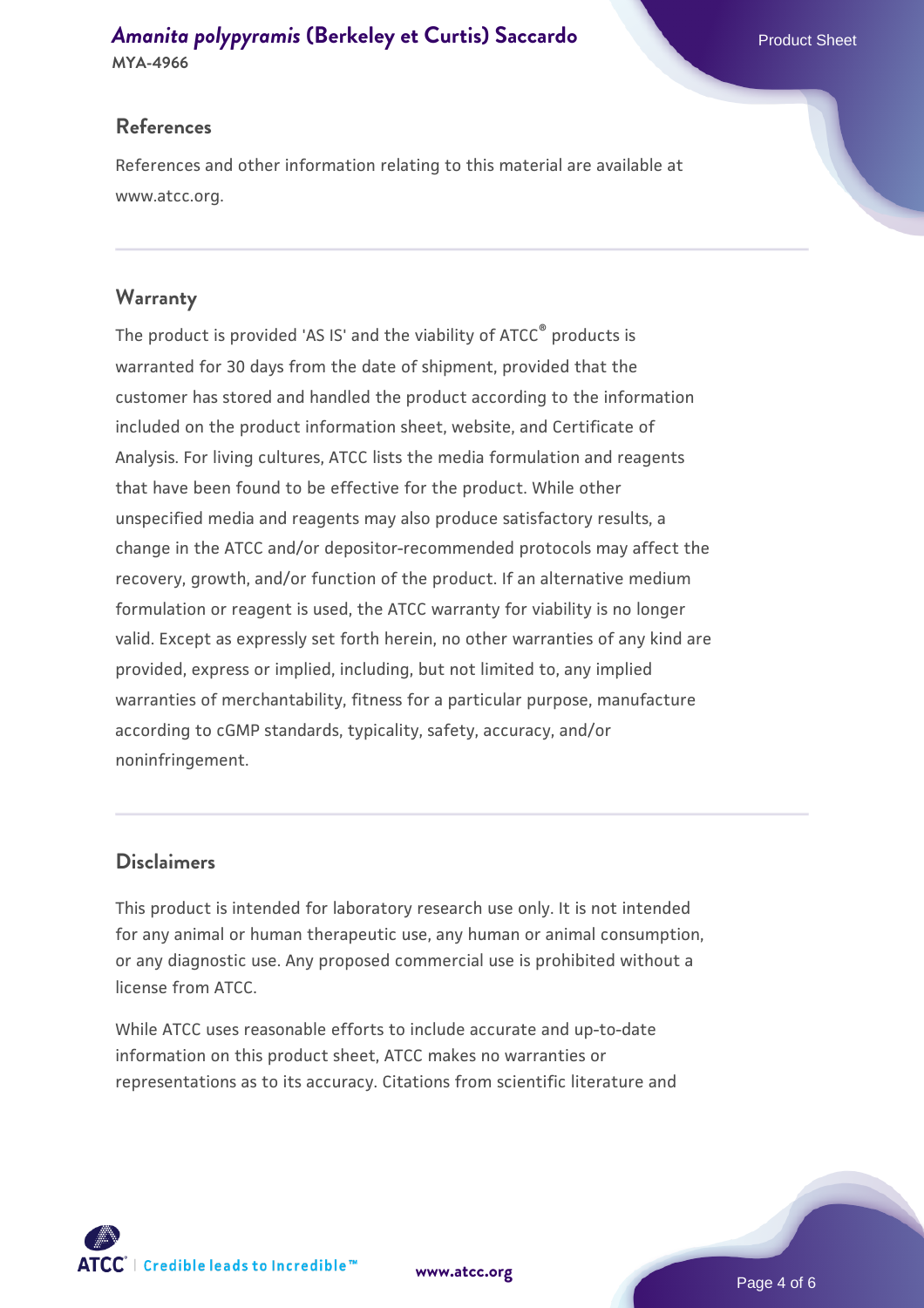patents are provided for informational purposes only. ATCC does not warrant that such information has been confirmed to be accurate or complete and the customer bears the sole responsibility of confirming the accuracy and completeness of any such information.

This product is sent on the condition that the customer is responsible for and assumes all risk and responsibility in connection with the receipt, handling, storage, disposal, and use of the ATCC product including without limitation taking all appropriate safety and handling precautions to minimize health or environmental risk. As a condition of receiving the material, the customer agrees that any activity undertaken with the ATCC product and any progeny or modifications will be conducted in compliance with all applicable laws, regulations, and guidelines. This product is provided 'AS IS' with no representations or warranties whatsoever except as expressly set forth herein and in no event shall ATCC, its parents, subsidiaries, directors, officers, agents, employees, assigns, successors, and affiliates be liable for indirect, special, incidental, or consequential damages of any kind in connection with or arising out of the customer's use of the product. While reasonable effort is made to ensure authenticity and reliability of materials on deposit, ATCC is not liable for damages arising from the misidentification or misrepresentation of such materials.

Please see the material transfer agreement (MTA) for further details regarding the use of this product. The MTA is available at www.atcc.org.

# **Copyright and Trademark Information**

© ATCC 2021. All rights reserved. ATCC is a registered trademark of the American Type Culture Collection.

#### **Revision**

This information on this document was last updated on 2021-05-20



**[www.atcc.org](http://www.atcc.org)**

Page 5 of 6